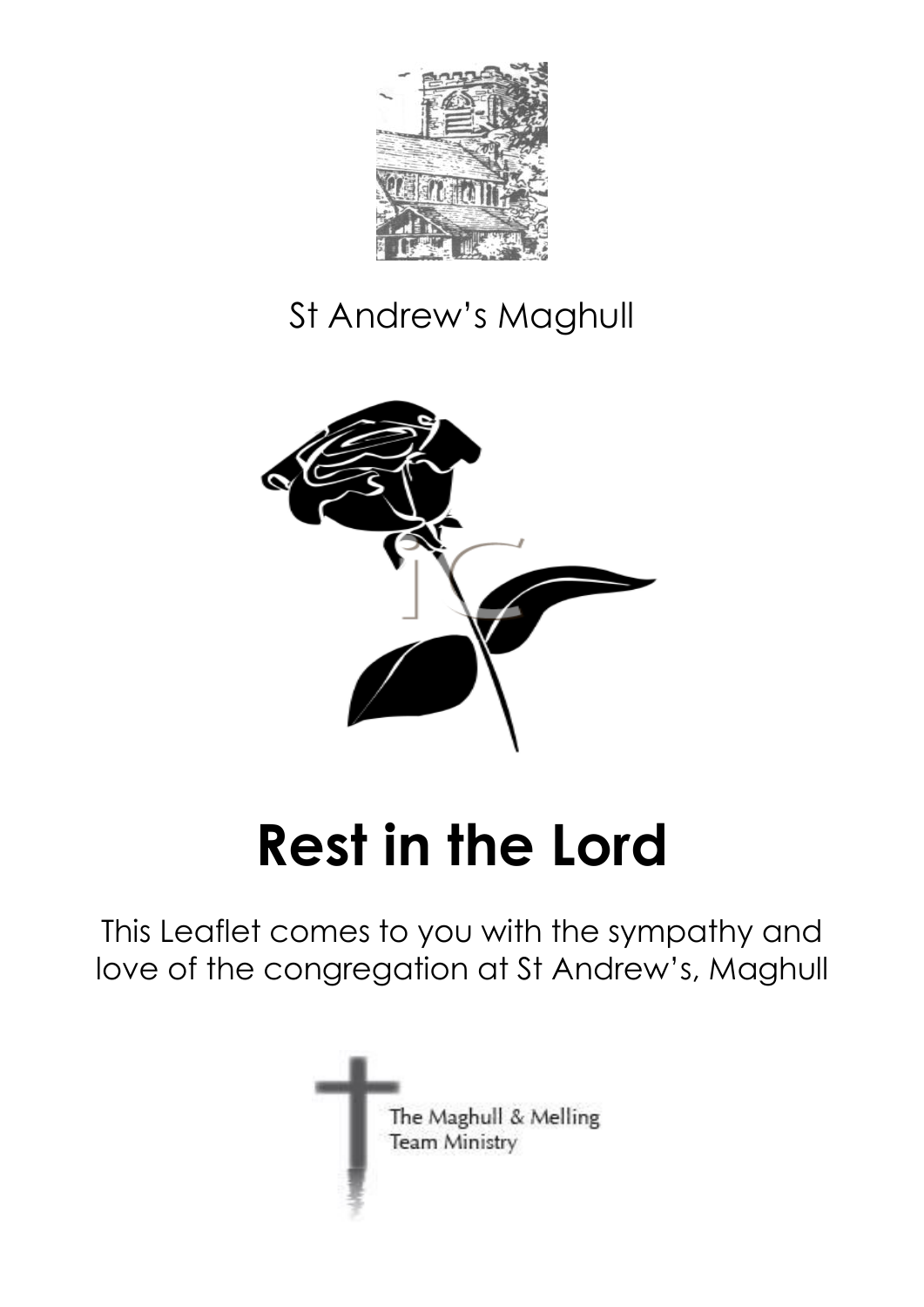#### **In Your Bereavement**

Even in this life, separation from someone you love can be a painful experience. Many people have found this when working away from home or whilst in hospital or in times of war. Separation hurts – but pain is not so bad if you can hope and believe it is only temporary.

Bereavement is, perhaps, the worst separation of all – but the Christian Faith does offer us a similar hope and belief in a future re-union, and in doing so, can bring healing into the throes of grief.

Conducting a funeral service for your loved one will be our privilege. Please pray for the preparation of this service, that it may truly be a channel of hope and peace.

Pray that we may hear the teachings of Jesus Christ, who said, 'I am going to prepare a place for you', and his promise; 'Those who believe in me shall never die'. Pray also that we may experience His healing presence.

For two weeks after the funeral we will remember your loved one in our intercessions in church during most of our services, and the clergy will hold them before God in their prayers most days.

Around Easter each year we have a special service, commemorating all who have died in the previous twelve months.

#### **Greiving**

Grieving manifests itself in many different ways, but the stages which one goes through are common to most people who have been bereaved.

You should not think of yourself as 'different' or 'unusual' if you become aware of attitudes or feelings within you which, in the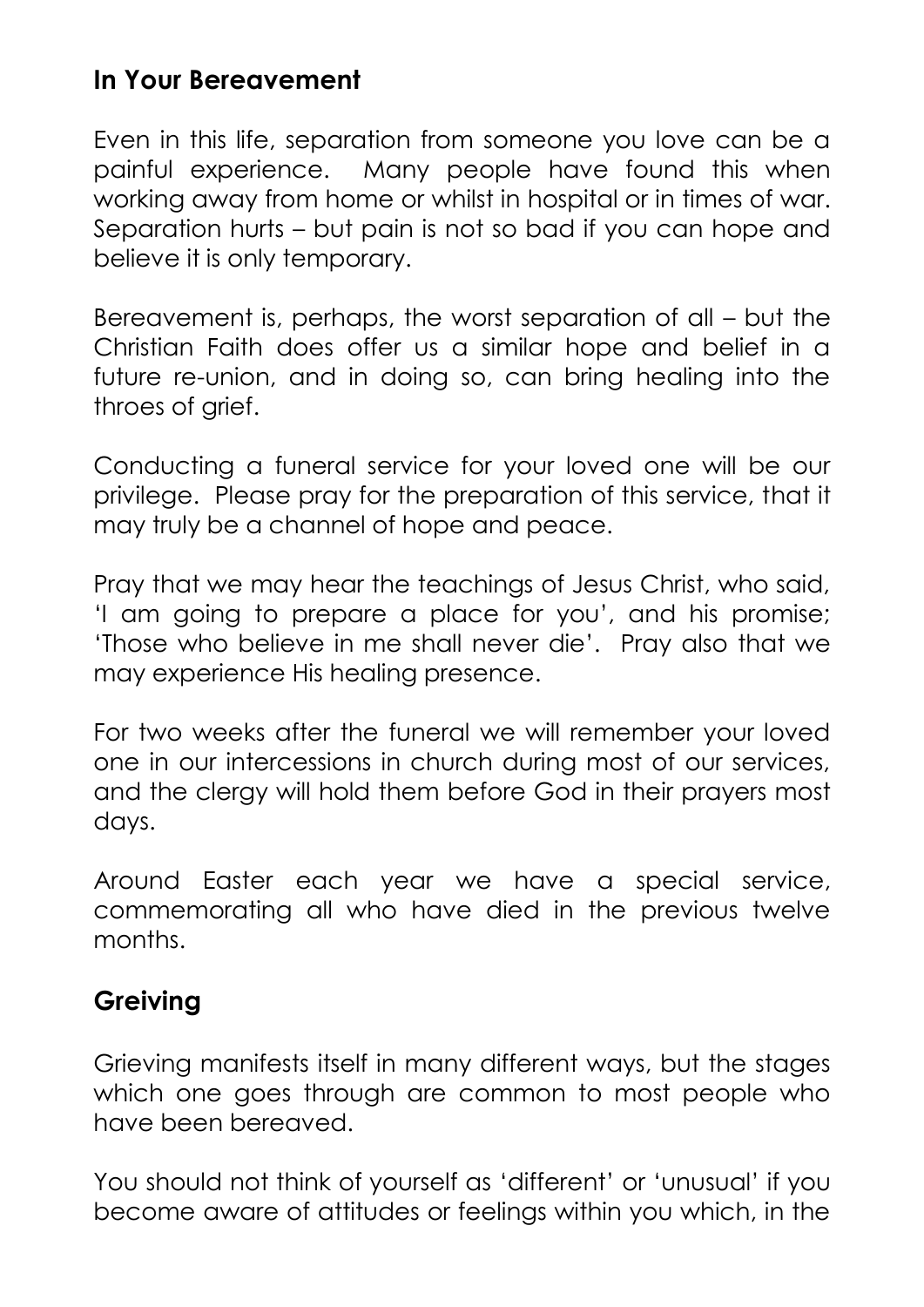ordinary way of life, might be foreign or completely out of character to you.

These 'stage' can last for different lengths of time for different people, but all are a necessary part of coming to terms with grief. Life will never be quite the same again – how could it be – but through proper grieving one is enabled to create a new normality.

#### **Stages of Grief**

Firstly there may be a state of shock at the news, then numbness, a sort of emotional detachment, feeling cut off from normal life or even the pain of your loss.

After a release of grief (and there is neither shame nor anything unusual about outbursts of crying, quite the opposite in fact), there can be feelings of anger, perhaps looking for someone to blame; yourself, a doctor, or even God.

Denial may arise as you look for comfort in the thought that perhaps it was just a terrible dream and your loved one is still alive. This can happen almost immediately or overtake you due to some small incident during the coming months.

This cycle of emotional responses may be repeated several times, but gradually you should feel a sense of climbing, leaving behind the depths of the initial experience.

Finally the reality of your loss will be embraced and though it may mot mean that you have 'got over it', it will confirm that you have learned how to live with your continuing sense of loss.

How long should it take? Everyone is different, but the dangers of getting 'stuck in grief' are real and you should not be afraid to seek help if after perhaps the second anniversary you feel you are not moving on towards that 'new normality'.